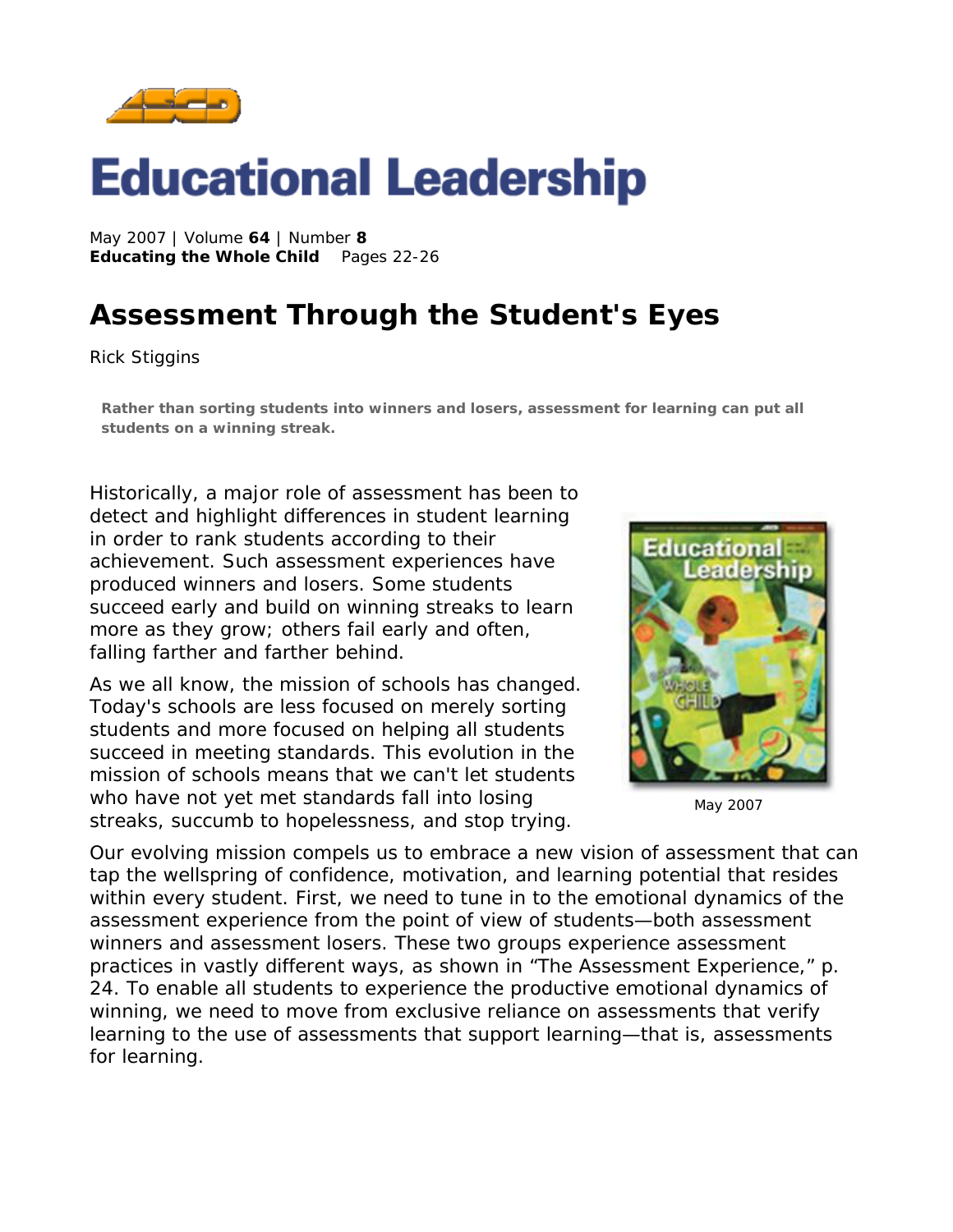| <b>The Assessment Experience</b>       |                                                    |
|----------------------------------------|----------------------------------------------------|
| <b>For Students on Winning Streaks</b> | For Students on Losing Streaks                     |
| <b>Assessment results provide</b>      |                                                    |
| Continual evidence of success          | Continual evidence of failure                      |
| The student feels                      |                                                    |
| Hopeful and optimistic                 | Hopeless                                           |
| Empowered to take productive action    | Initially panicked, giving way to resignation      |
| The student thinks                     |                                                    |
| It's all good. I'm doing fine.         | This hurts. I'm not safe here.                     |
| See the trend? I succeed as usual.     | I just can't do thisagain.                         |
| I want more success.                   | I'm confused. I don't like this - help!            |
| School focuses on what I do well.      | Why is it always about what I can't do?            |
| I know what to so next.                | Nothing I try seems to work.                       |
| Feedback helps me.                     | Feedback is criticism. It hurts.                   |
| Public success feels good.             | Public failure is embarrassing.                    |
| The student becomes more likely to     |                                                    |
| Seek challenges.                       | Seek what's easy.                                  |
| Seek exciting new ideas.               | Avoid new concepts and approaches.                 |
| Practice with gusto.                   | Become confused about what to practice.            |
| Take initiative.                       | Avoid initiative.                                  |
| Persist in the face of setbacks.       | Give up when things become challenging.            |
| Take risks and stretch - go for it!    | Retreat and escape - trying is too dangerous!      |
| These actions lead to                  |                                                    |
| Self-enhancement                       | Self defeat, self-destructions                     |
| Positive self-fulfilling prophecy      | Negative self-fulfilling prophecy                  |
| Acceptance of responsibility           | Denial of responsibility                           |
| Manageable stress                      | High stress                                        |
| Feeling that success is its own reward | No feelings of success; no reward                  |
| Curiosity, enthusiasm                  | Boredom, frustration, fear                         |
| Continuous adaptation                  | Inability to adapt                                 |
| Resilience                             | Yielding quickly to defeat                         |
| Strong foundations for future success  | Failure to master prerequisites for future success |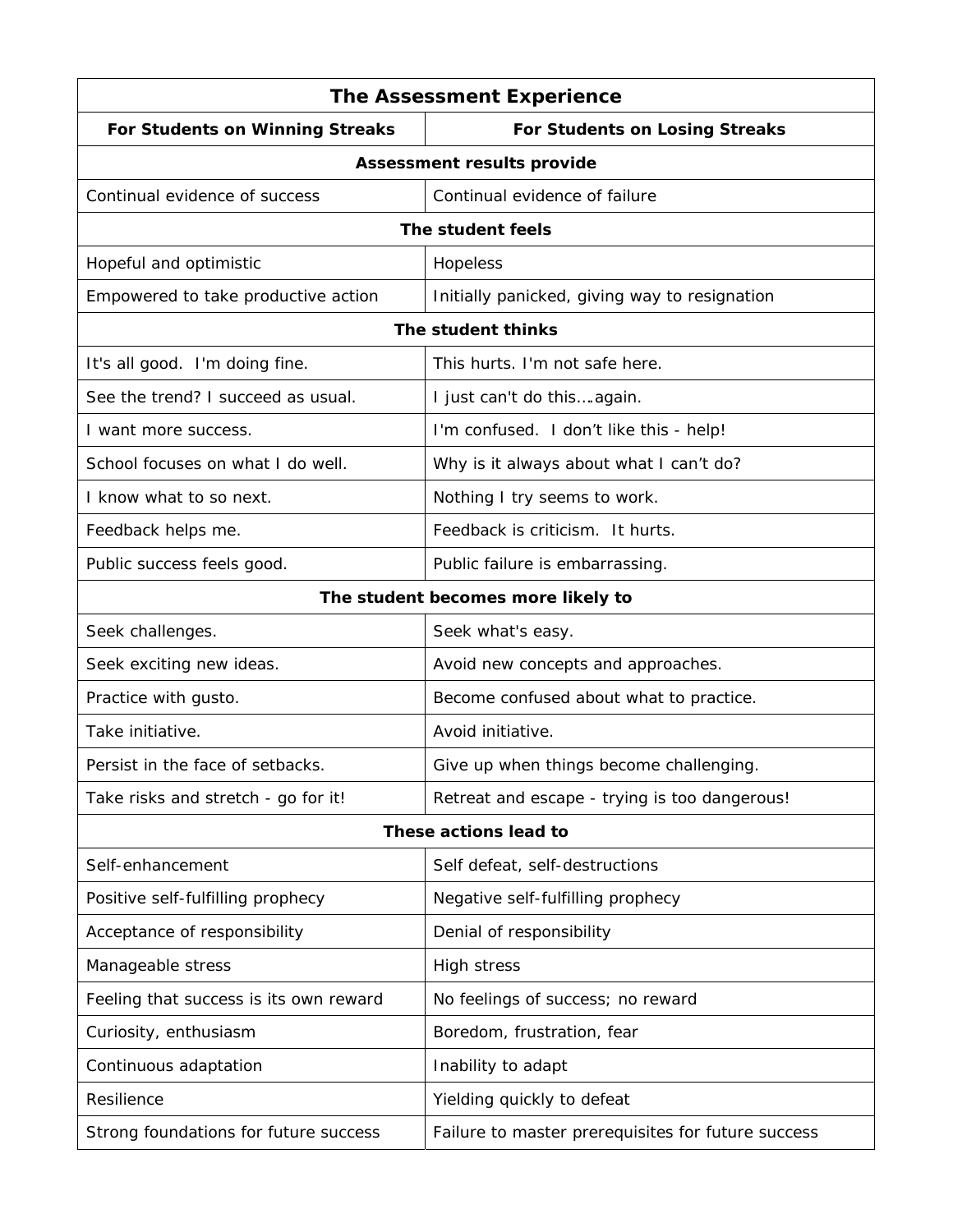### **Assessment** *for* **Learning**

Assessment for learning turns day-to-day assessment into a teaching and learning process that enhances (instead of merely monitoring) student learning. Extensive research conducted around the world shows that by consistently applying the principles of assessment for learning, we can produce impressive gains in student achievement, especially for struggling learners (Black & Wiliam, 1998).

Assessment for learning begins when teachers share achievement targets with students, presenting those expectations in student-friendly language accompanied by examples of exemplary student work. Then, frequent selfassessments provide students (and teachers) with continual access to descriptive feedback in amounts they can manage effectively without being overwhelmed. Thus, students can chart their trajectory toward the transparent achievement targets their teachers have established.

The students' role is to strive to understand what success looks like, to use feedback from each assessment to discover where they are now in relation to where they want to be, and to determine how to do better the next time. As students become increasingly proficient, they learn to generate their own descriptive feedback and set goals for what comes next on their journey.

Teachers and students are partners in the assessment for learning process. For example, teachers might have students study samples of work that vary in quality and collaborate in creating their own student-friendly version of a performance assessment scoring rubric. Or students might create practice versions of multiple-choice tests that parallel the content of an upcoming final exam, which they can then use to analyze their own strengths and weaknesses and to focus their final preparation for that exam. Students can accumulate evidence of their learning in growth portfolios. They can also become partners with teachers in communicating about their own learning successes by leading their parent/teacher conferences.

Assessment for learning provides both students and teachers with understandable information in a form they can use immediately to improve performance. In this context, students become both self-assessors and consumers of assessment information. As they experience and understand their own improvement over time, learners begin to sense that success is within reach if they keep trying. This process can put them on a winning streak and keep them there.

When we use assessment for learning, assessment becomes far more than merely a one-time event stuck onto the end of an instructional unit. It becomes a series of interlaced experiences that enhance the learning process by keeping students confident and focused on their progress, even in the face of occasional setbacks.

The goal of assessment for learning is not to eliminate failure, but rather to keep failure from becoming chronic and thus inevitable in the mind of the learner. Duke University basketball coach Mike Krzyzewski has pointed out that the key to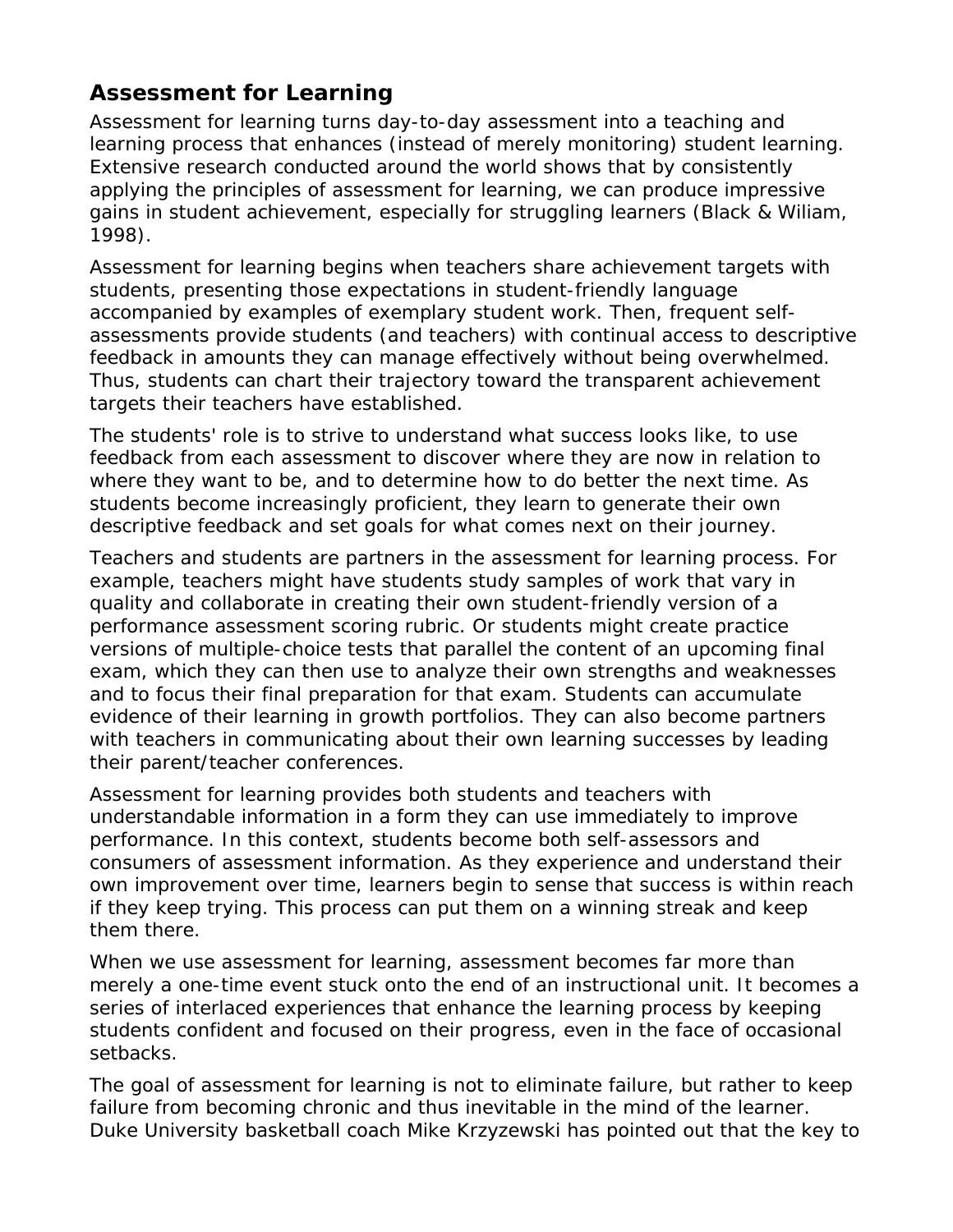winning is to avoid losing twice in a row (Kanter, 2004, p. 251). He meant that if you lose once and fix it, you can remain confident. Losing twice, though, can raise questions, crack that confidence, and make recovery more difficult. So when learners suffer a failure, we must get them back to success as quickly as possible to restore their confidence in their capabilities. This is the emotional dynamic of assessment for learning.

#### **Scenario 1: Set Students Up for Success**

Here is an example of the use of assessment for learning that builds student confidence from the start. Notice who develops and uses the assessment.

A high school English teacher assigns students to read three novels by the same author and develop a thesis statement about a common theme, consistent character development, or social commentary in the novels. They must then defend that thesis in a term paper with references. To set students up for success, the teacher begins by providing them with a sample of an outstanding paper to read and analyze. The next day, the class discusses what made the sample outstanding.

As their next assignment, the teacher gives students a sample paper of poor quality. Again, they analyze and evaluate its features in some detail. Comparing the two papers, students list essential differences. The class then uses this analysis to collaboratively decide on the keys to a high-quality paper.

After identifying and defining those keys, the students share in the process of transforming them into a rubric—a set of rating scales depicting a continuum of quality for each key. The teacher provides examples of student work to illustrate each level on the quality continuum.

Only after these specific understandings are in place do students draft their papers. Then they exchange drafts, analyzing and evaluating one another's work and providing descriptive feedback on how to improve it, always using the language of the rubric. If students want descriptive feedback from their teacher on any particular dimension of quality, they can request and will receive it. The paper is finished when the student says it is finished. In the end, not every paper is outstanding, but most are of high quality, and each student is confident of that fact before submitting his or her work for final evaluation and grading (Stiggins, in press; Scenario 1 adapted by permission).

### **Scenario 2: Help Students Turn Failure into Success**

Here is an illustration of assessment for learning in mathematics used to help a struggling elementary student find the path to recovery from a chronic sense of failure. Notice how the teacher highlights the meaning of success and turns the responsibility over to the student. In addition, notice how the learner has already begun to internalize the keys to her own success.

Gail is a 5th grader who gets her math test back with "60 percent" marked at the top. She knows this means another *F*. So her losing streak continues, she thinks. She's ready to give up on ever connecting with math.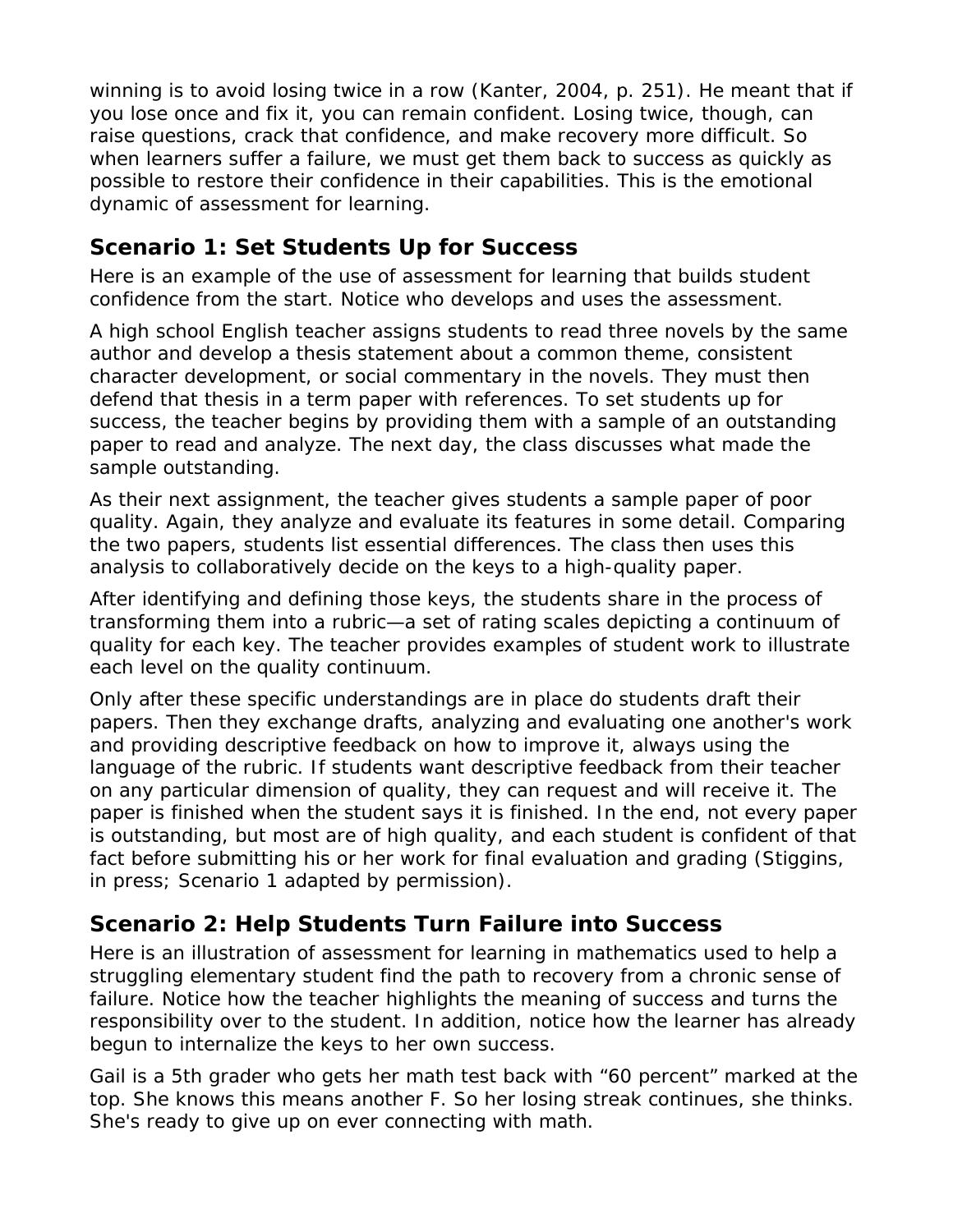But then her teacher distributes another paper—a worksheet the students will use to learn from their performance on the math test. What's up with this? The worksheet has several columns. Column one lists the 20 test items by number. Column two lists what math proficiency each item tested. The teacher calls the class's attention to the next two columns: *Right* and *Wrong*. She asks the students to fill in those columns with checks for each item to indicate their performance on the test. Gail checks 12 right and 8 wrong.

The teacher then asks the students to evaluate as honestly as they can why they got each incorrect item wrong and to check column five if they made a simple mistake and column six if they really don't understand what went wrong. Gail discovers that four of her eight incorrect answers were caused by careless mistakes that she knows how to fix. But four were math problems she really doesn't understand how to solve.

Next, the teacher goes through the list of math concepts covered item by item, enabling Gail and her classmates to determine exactly what concepts they don't understand. Gail discovers that all four of her wrong answers that reflect a true lack of understanding arise from the same gap in her problem-solving ability: subtracting 3-digit numbers with regrouping. If she had just avoided those careless mistakes and had also overcome this one gap in understanding, she might have received 100 percent. Imagine that! If she could just do the test over . . .

She can. Because Gail's teacher has mapped out precisely what each item on the test measures, the teacher and students can work in partnership to group the students according to the math concepts they haven't yet mastered. The teacher then provides differentiated instruction to the groups focused on their conceptual misunderstandings. Together the class also plans strategies that everyone can use to avoid simple mistakes. When that work is complete, the teacher gives students a second form of the same math test. When Gail gets the test back with a grade of 100 percent, she jumps from her seat with arms held high. Her winning streak begins (Stiggins, Arter, Chappuis, & Chappuis, 2004; Scenario 2 adapted by permission).

#### **Redefining Our Assessment Future**

We know how to deliver professional development that will give practitioners the tools and technologies they need to use assessment effectively in the service of student success. (Stiggins et al., 2004; Stiggins & Chappuis, 2006). Thus far, however, the immense potential of assessment for learning has gone largely untapped because we have failed to deliver the proper tools into the hands of teachers and school leaders. If we are to fulfill our mission of leaving no child behind, we must adjust our vision of excellence in assessment in at least two important ways that will help us balance assessment *of* and assessment *for* learning.

First, we must expand the criteria by which we evaluate the quality of our assessments at all levels and in all contexts. Traditionally, we have judged quality in terms of the attributes of the resulting scores; these scores must lead to valid